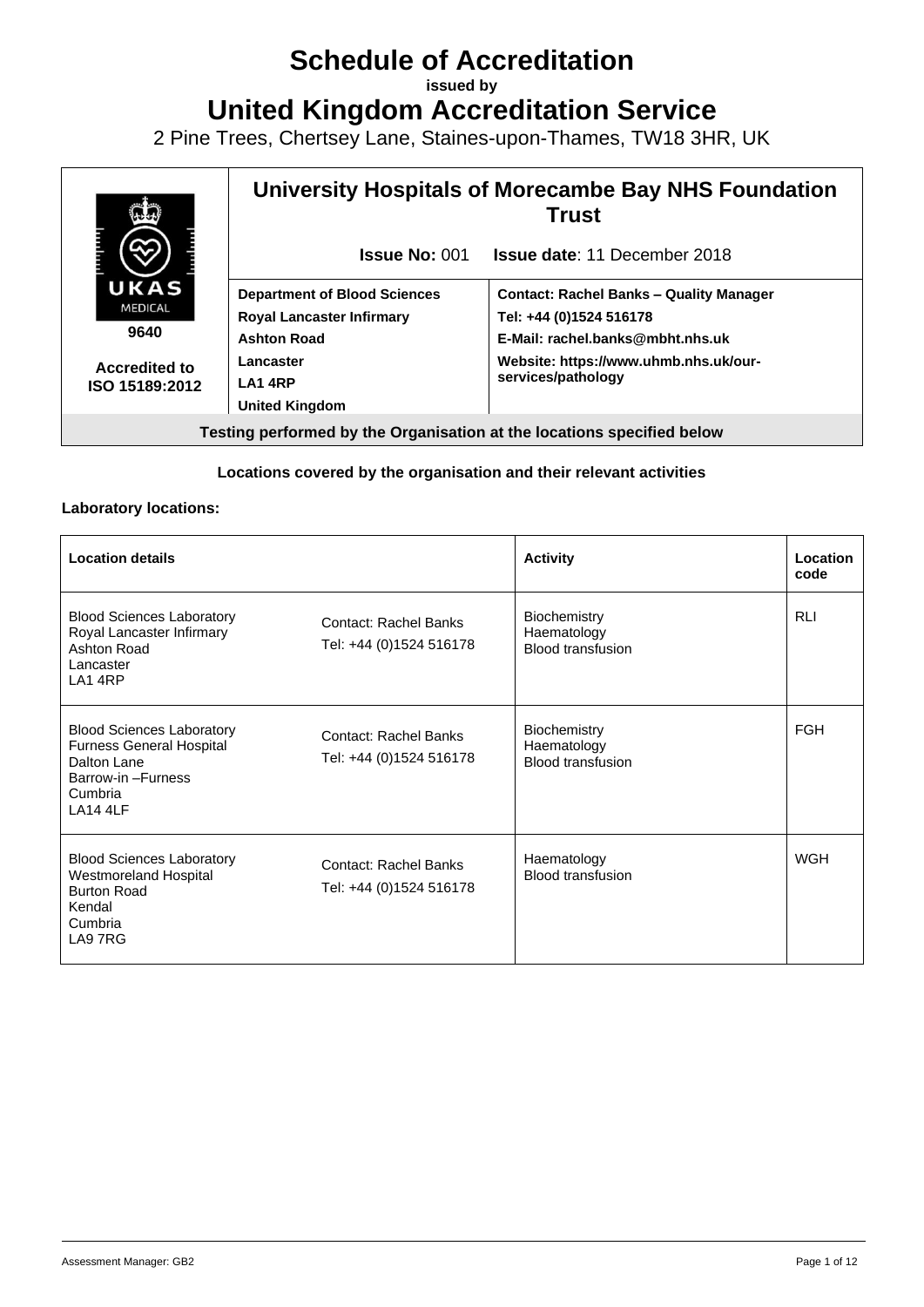|                                                | <b>Schedule of Accreditation</b><br>issued by<br><b>United Kingdom Accreditation Service</b><br>2 Pine Trees, Chertsey Lane, Staines-upon-Thames, TW18 3HR, UK |
|------------------------------------------------|----------------------------------------------------------------------------------------------------------------------------------------------------------------|
| UKAS<br><b>MEDICAL</b>                         | University Hospitals of Morecambe Bay NHS Foundation Trust                                                                                                     |
| 9640<br><b>Accredited to</b><br>ISO 15189:2012 | <b>Issue No: 001</b><br><b>Issue date: 11 December 2018</b>                                                                                                    |

## **Site activities performed away from the locations listed above:**

| <b>Location details</b>                                                                |                                                                | <b>Activity</b>                                  | Location<br>code |
|----------------------------------------------------------------------------------------|----------------------------------------------------------------|--------------------------------------------------|------------------|
| Furness General Hospital, Issue                                                        | Key contact: Rachael Williams                                  | Storage and issue of blood                       | <b>FGH</b>       |
| Fridge, Pathology, General Corridor                                                    | E-mail:Rachael.Williams@mbht.nhs.uk                            | and blood products                               |                  |
| Westmoreland General Hospital,<br>Issue Fridge, Corridor outside<br>Pathology Lab      | Key contact: Rachael Williams<br>Rachael. Williams@mbht.nhs.uk | Storage and issue of blood<br>and blood products | <b>WGH</b>       |
| Royal Lancaster Infirmary, Issue                                                       | Key contact: Rachael Williams                                  | Storage and issue of blood                       | <b>RLI</b>       |
| Fridge, Pathology Lab.                                                                 | Rachael. Williams@mbht.nhs.uk                                  | and blood products                               |                  |
| Royal Lancaster Infirmary, Issue                                                       | Key contact: Rachael Williams                                  | Storage and issue of blood                       | <b>RLI</b>       |
| Fridge, Maternity Department.                                                          | Rachael. Williams@mbht.nhs.uk                                  | and blood products                               |                  |
| Royal Lancaster Hospital, Issue<br>Fridge, Intensive Care Unit, Centenary<br>Building. | Key contact: Rachael Williams<br>Rachael. Williams@mbht.nhs.uk | Storage and issue of blood<br>and blood products | ICU              |
| BMI Hospital, Issue Fridge, BMI,                                                       | Key contact: Rachael Williams                                  | Storage and issue of blood                       | BMI              |
| Meadowside Lancaster, LA1 3RH                                                          | Rachael. Williams@mbht.nhs.uk                                  | and blood products                               |                  |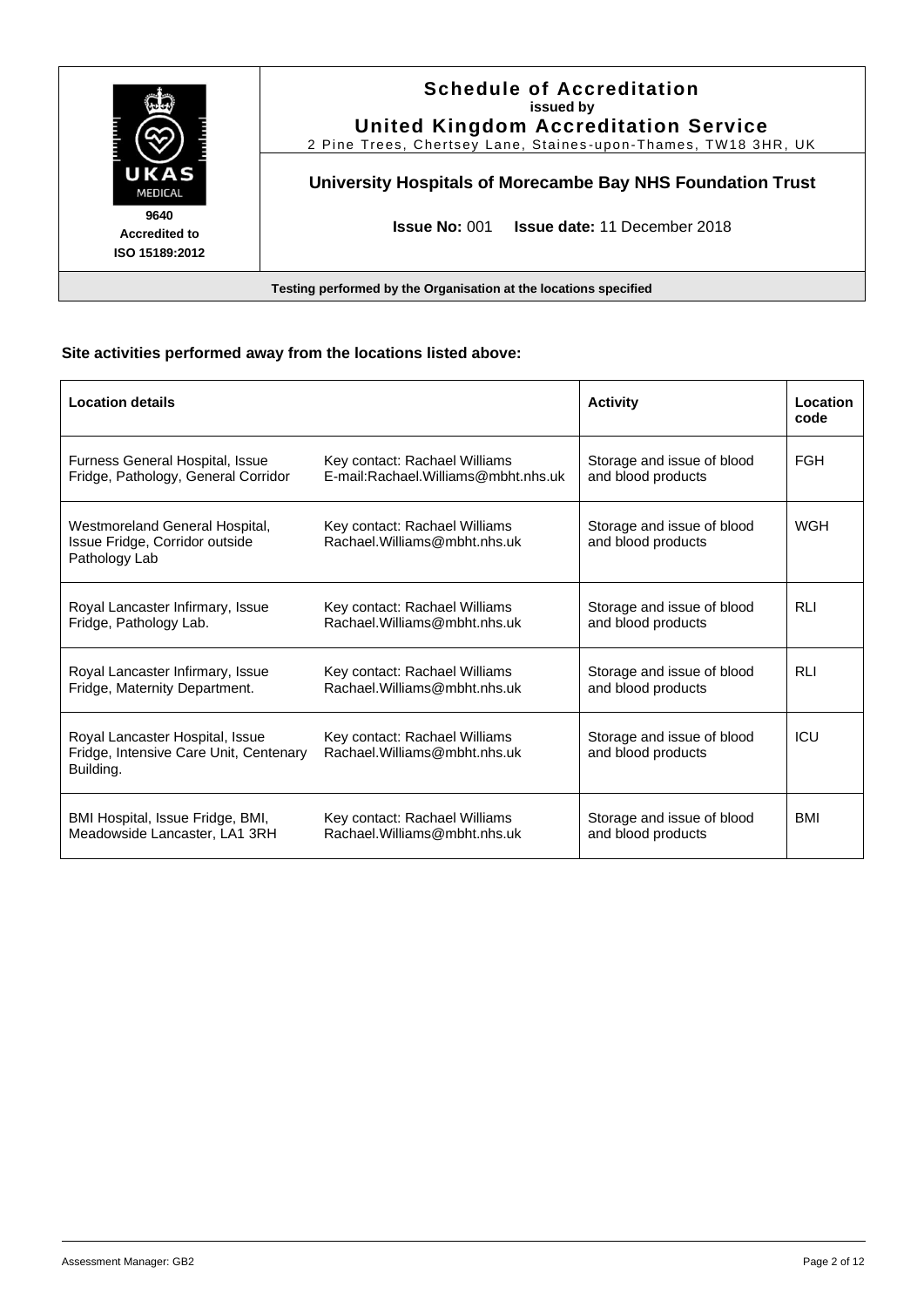

| Materials/Products tested | Type of test/Properties<br>measured/Range of<br>measurement           | Standard specifications/<br>Equipment/Techniques used                                                                                                                                                                   | Location<br>Code         |
|---------------------------|-----------------------------------------------------------------------|-------------------------------------------------------------------------------------------------------------------------------------------------------------------------------------------------------------------------|--------------------------|
| <b>HUMAN BODY FLUIDS</b>  | Biochemistry examinations for<br>the purpose of clinical<br>diagnosis | Beckman Coulter AU2700<br>Beckman Coulter AU5800<br>Spectrophotometry, turbidimetry<br>and indirect potentiometry<br>Using manufacturer's instructions<br>and documented in-house<br>procedures<br>SOP: BS MLC X 001 LP | <b>FNH</b><br><b>RLI</b> |
| Serum unless stated       | Quantification of:                                                    |                                                                                                                                                                                                                         |                          |
| Serum, Sweat, Urine       | Chloride                                                              |                                                                                                                                                                                                                         | RLI, FGH                 |
| Serum, Urine              | Potassium                                                             |                                                                                                                                                                                                                         | RLI, FGH                 |
| Serum, Sweat, Urine       | Sodium                                                                |                                                                                                                                                                                                                         | RLI, FGH                 |
| Serum                     | <b>Alanine Transaminase</b>                                           |                                                                                                                                                                                                                         | RLI, FGH                 |
|                           | Albumin                                                               |                                                                                                                                                                                                                         | RLI, FGH                 |
|                           | Alkaline Phosphatase                                                  |                                                                                                                                                                                                                         | RLI, FGH                 |
|                           | Ammonia                                                               |                                                                                                                                                                                                                         | RLI, FGH                 |
|                           | Amylase                                                               |                                                                                                                                                                                                                         | RLI, FGH                 |
|                           | Aspartate Transaminase                                                |                                                                                                                                                                                                                         | RLI, FGH                 |
|                           | <b>Bicarbonate</b>                                                    |                                                                                                                                                                                                                         | RLI, FGH                 |
|                           | <b>Bile acids</b>                                                     |                                                                                                                                                                                                                         | <b>RLI</b>               |
|                           | <b>Bilirubin (Direct)</b>                                             |                                                                                                                                                                                                                         | RLI, FGH                 |
|                           | Bilirubin (Total)                                                     |                                                                                                                                                                                                                         | RLI, FGH                 |
|                           | Calcium                                                               |                                                                                                                                                                                                                         | RLI, FGH                 |
|                           | Cholesterol                                                           |                                                                                                                                                                                                                         | RLI, FGH                 |
|                           | Creatinine                                                            |                                                                                                                                                                                                                         | RLI, FGH                 |
|                           | <b>Creatine Kinase</b>                                                | IFCC method                                                                                                                                                                                                             | RLI, FGH                 |

### DETAIL OF ACCREDITATION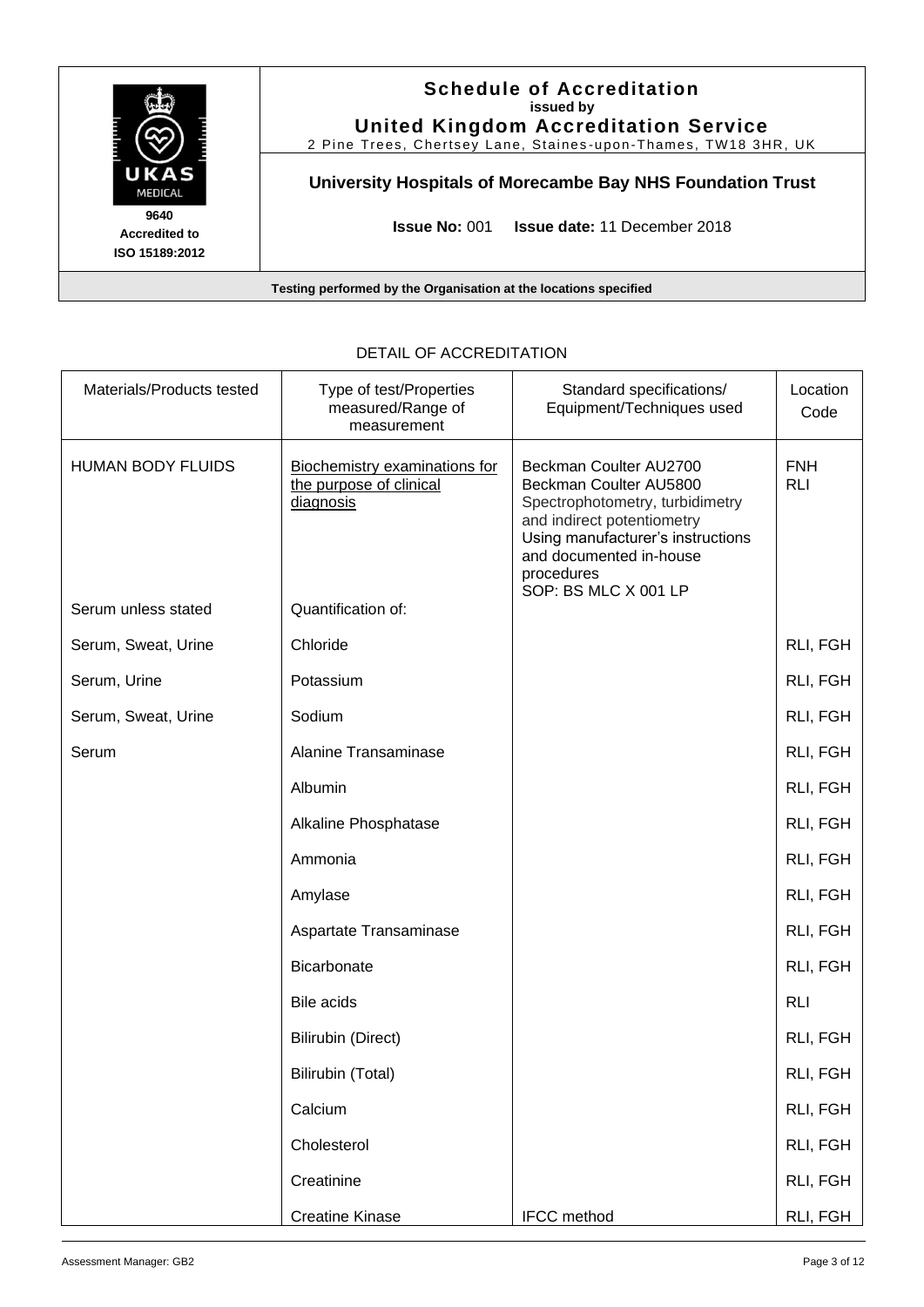|                                                | <b>Schedule of Accreditation</b><br>issued by<br><b>United Kingdom Accreditation Service</b><br>2 Pine Trees, Chertsey Lane, Staines-upon-Thames, TW18 3HR, UK |
|------------------------------------------------|----------------------------------------------------------------------------------------------------------------------------------------------------------------|
| UKAS<br><b>MEDICAL</b>                         | University Hospitals of Morecambe Bay NHS Foundation Trust                                                                                                     |
| 9640<br><b>Accredited to</b><br>ISO 15189:2012 | <b>Issue No: 001</b><br><b>Issue date: 11 December 2018</b>                                                                                                    |

| Materials/Products tested | Type of test/Properties<br>measured/Range of<br>measurement           | Standard specifications/<br>Equipment/Techniques used     | Location<br>Code         |
|---------------------------|-----------------------------------------------------------------------|-----------------------------------------------------------|--------------------------|
| <b>HUMAN BODY FLUIDS</b>  | Biochemistry examinations for<br>the purpose of clinical<br>diagnosis | Beckman Coulter AU2700<br>Beckman Coulter AU5800 (cont'd) | <b>FNH</b><br><b>RLI</b> |
| <b>CSF</b>                | Glucose                                                               |                                                           | RLI, FGH                 |
| <b>CSF</b>                | Protein                                                               |                                                           | RLI, FGH                 |
| Serum unless stated       | <b>GGT</b>                                                            | <b>IFCC</b> method                                        | RLI, FGH                 |
|                           | Gentamicin                                                            | Enzymatic method                                          | RLI, FGH                 |
|                           | Glucose                                                               | hexokinase method                                         | RLI, FGH                 |
|                           | <b>High Density Lipoprotein</b>                                       | Enzymatic method                                          | RLI, FGH                 |
|                           | Iron                                                                  | TPTZ method                                               | RLI, FGH                 |
|                           | Lactate                                                               | Enzymatic method                                          | RLI, FGH                 |
|                           | Lactate dehydrogenase                                                 |                                                           | RLI, FGH                 |
|                           | Lithium                                                               |                                                           | RLI, FGH                 |
|                           | Magnesium                                                             |                                                           | RLI, FGH                 |
|                           | Paracetamol                                                           |                                                           | RLI, FGH                 |
|                           | Phosphate                                                             |                                                           | RLI, FGH                 |
|                           | Salicylate                                                            |                                                           | RLI, FGH                 |
|                           | <b>Total protein</b>                                                  |                                                           | RLI, FGH                 |
|                           | Triglyceride                                                          | Enzymatic method                                          | RLI, FGH                 |
|                           | <b>UIBC</b>                                                           | Photometric method                                        | RLI, FGH                 |
|                           | Urate                                                                 |                                                           | RLI, FGH                 |
|                           | Urea                                                                  |                                                           | RLI, FGH                 |
|                           | Zinc                                                                  |                                                           | <b>RLI</b>               |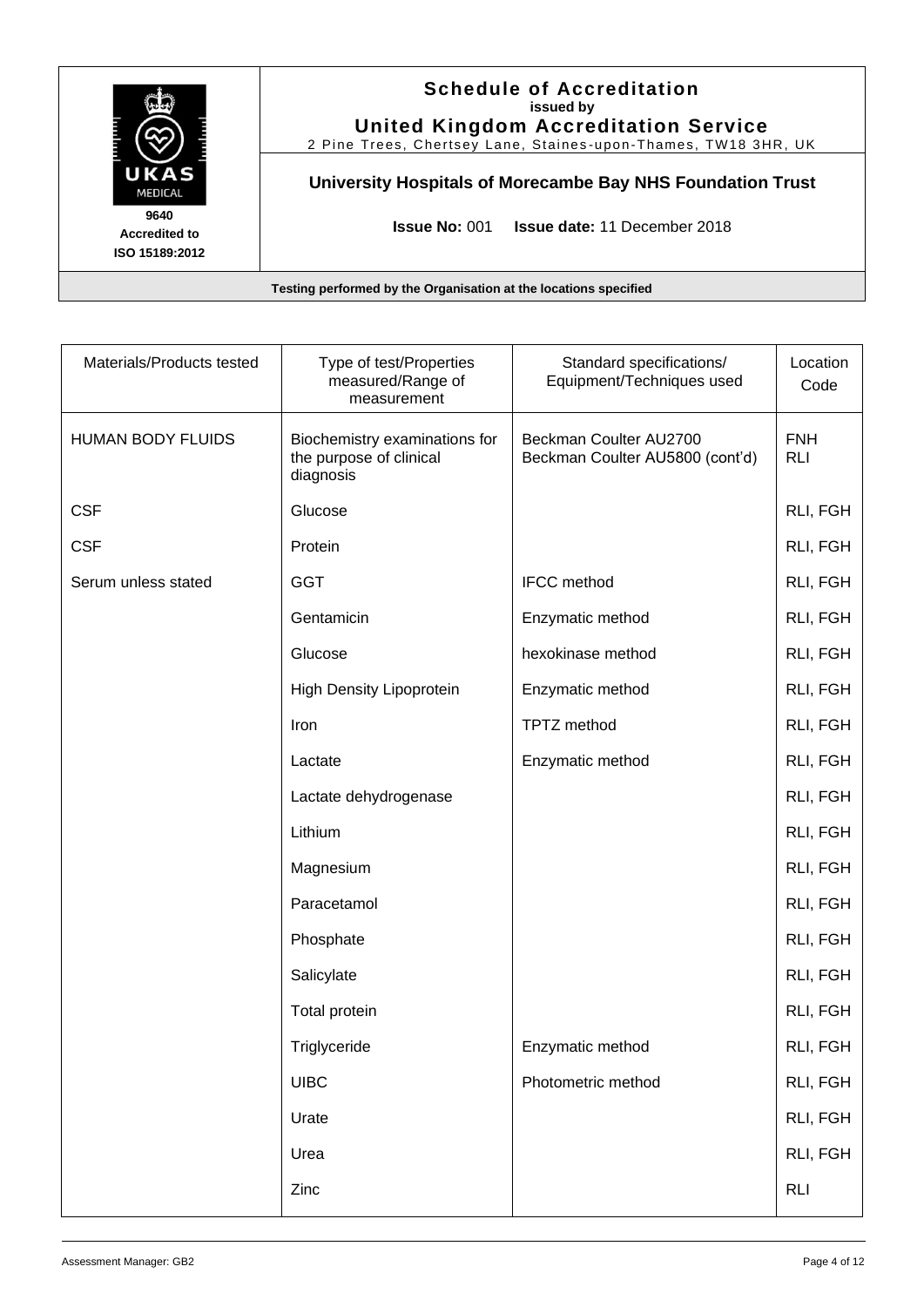|                                                | <b>Schedule of Accreditation</b><br>issued by<br><b>United Kingdom Accreditation Service</b><br>2 Pine Trees, Chertsey Lane, Staines-upon-Thames, TW18 3HR, UK |
|------------------------------------------------|----------------------------------------------------------------------------------------------------------------------------------------------------------------|
| UKAS<br><b>MEDICAL</b>                         | University Hospitals of Morecambe Bay NHS Foundation Trust                                                                                                     |
| 9640<br><b>Accredited to</b><br>ISO 15189:2012 | <b>Issue No: 001</b><br><b>Issue date: 11 December 2018</b>                                                                                                    |

| Materials/Products tested            | Type of test/Properties<br>measured/Range of<br>measurement                    | Standard specifications/<br>Equipment/Techniques used     | Location<br>Code         |
|--------------------------------------|--------------------------------------------------------------------------------|-----------------------------------------------------------|--------------------------|
| <b>HUMAN BODY FLUIDS</b><br>(cont'd) | Biochemistry examinations for<br>the purpose of clinical<br>diagnosis (cont'd) | Beckman Coulter AU2700<br>Beckman Coulter AU5800 (cont'd) | <b>FNH</b><br><b>RLI</b> |
| Urine                                | Creatinine                                                                     | Modified Jaffe method                                     | RLI, FGH                 |
| Urine                                | Amylase                                                                        |                                                           | RLI, FGH                 |
| Urine                                | Calcium                                                                        |                                                           | RLI, FGH                 |
| Urine                                | Magnesium                                                                      | Xylidl blue method                                        | RLI, FGH                 |
| Urine                                | Phosphate                                                                      |                                                           | RLI, FGH                 |
| Urine                                | Protein                                                                        |                                                           | RLI, FGH                 |
| Urine                                | Urate                                                                          |                                                           | RLI, FGH                 |
| Urine                                | Urea                                                                           |                                                           | RLI, FGH                 |
| Urine                                | Albumin                                                                        | Immuno Turbidometric method                               | RLI, FGH                 |
| Serum                                | Copper                                                                         |                                                           | <b>RLI</b>               |
| Serum unless stated                  | Alpha 1 antitrypsin                                                            | Immuno Turbidometric method                               | <b>RLI</b>               |
|                                      | Caeruloplasmin                                                                 |                                                           | <b>RLI</b>               |
|                                      | Digoxin                                                                        | Immuno Turbidometric method                               | <b>RLI</b>               |
|                                      | Ethanol                                                                        | Enzymatic                                                 | RLI, FGH                 |
|                                      | Free light chains                                                              | Turbidometric method                                      | RLI, FGH                 |
|                                      | lgA                                                                            | Turbidometric method                                      | <b>RLI</b>               |
|                                      | IgG                                                                            |                                                           | RLI, FGH                 |
|                                      | IgM                                                                            |                                                           | RLI, FGH                 |
|                                      | C Reactive protein                                                             | Latex method                                              | RLI, FGH                 |
|                                      |                                                                                |                                                           |                          |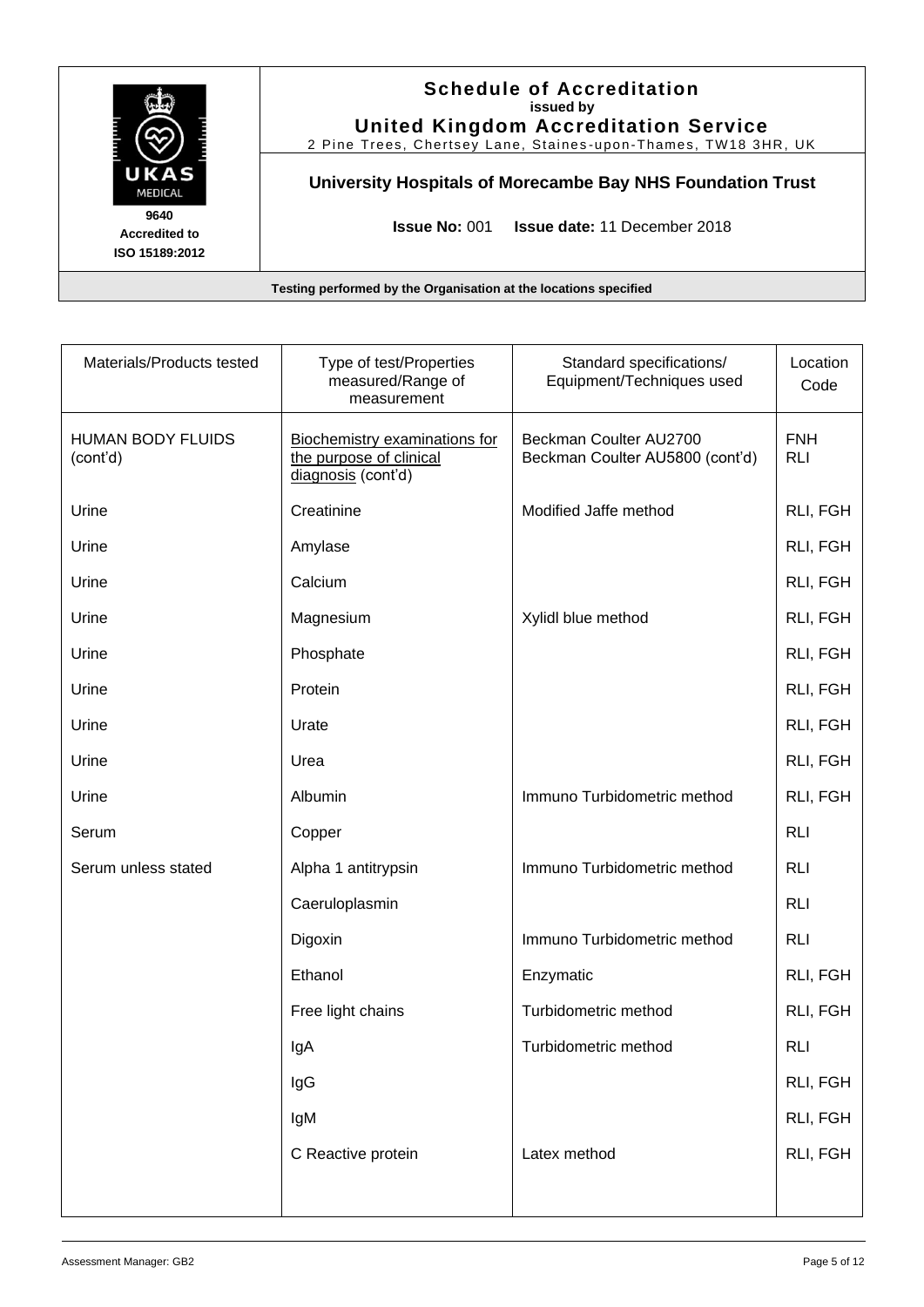|                                                | <b>Schedule of Accreditation</b><br>issued by<br><b>United Kingdom Accreditation Service</b><br>2 Pine Trees, Chertsey Lane, Staines-upon-Thames, TW18 3HR, UK |
|------------------------------------------------|----------------------------------------------------------------------------------------------------------------------------------------------------------------|
| UKAS<br>MEDICAL                                | University Hospitals of Morecambe Bay NHS Foundation Trust                                                                                                     |
| 9640<br><b>Accredited to</b><br>ISO 15189:2012 | <b>Issue No: 001</b><br><b>Issue date: 11 December 2018</b>                                                                                                    |

| Materials/Products tested            | Type of test/Properties<br>measured/Range of<br>measurement                           | Standard specifications/<br>Equipment/Techniques used                                                                                                           | Location<br>Code         |
|--------------------------------------|---------------------------------------------------------------------------------------|-----------------------------------------------------------------------------------------------------------------------------------------------------------------|--------------------------|
| <b>HUMAN BODY FLUIDS</b><br>(cont'd) | <b>Biochemistry examinations for</b><br>the purpose of clinical<br>diagnosis (cont'd) | Beckman Coulter AU2700<br>Beckman Coulter AU5800 (cont'd)                                                                                                       | <b>FNH</b><br><b>RLI</b> |
| Serum unless stated                  | Rheumatoid factor                                                                     | Latex method                                                                                                                                                    | RLI, FGH                 |
|                                      | Carbamazapine                                                                         | Cedia method                                                                                                                                                    | <b>FGH</b>               |
|                                      | Phenytoin                                                                             | Cedia method                                                                                                                                                    | <b>FGH</b>               |
|                                      | Theophylline                                                                          | Cedia method                                                                                                                                                    | <b>FGH</b>               |
|                                      | Angiotensin Converting<br>Enzyme (ACE)                                                | Audit FAPG third party method                                                                                                                                   | <b>FGH</b>               |
|                                      |                                                                                       | Beckman Coulter Dxl 800 analyser<br>(immunoassay technique)<br>using manufacturer's instructions<br>and documented in-house<br>procedure<br>SOP: BS IA X 001 LP |                          |
| Serum unless stated                  | Quantification of the following:                                                      |                                                                                                                                                                 |                          |
|                                      | Alpha Fetoprotein                                                                     |                                                                                                                                                                 | <b>RLI</b>               |
|                                      | Beta hCG                                                                              |                                                                                                                                                                 | RLI, FGH                 |
|                                      | CA125                                                                                 |                                                                                                                                                                 | <b>RLI</b>               |
|                                      | CA199                                                                                 |                                                                                                                                                                 | <b>RLI</b>               |
|                                      | <b>CEA</b>                                                                            |                                                                                                                                                                 | <b>RLI</b>               |
|                                      | <b>DHEA</b>                                                                           |                                                                                                                                                                 | <b>FGH</b>               |
|                                      | Ferritin                                                                              |                                                                                                                                                                 | RLI, FGH                 |
|                                      | Folate                                                                                |                                                                                                                                                                 | RLI, FGH                 |
|                                      | <b>FSH</b>                                                                            |                                                                                                                                                                 | RLI, FGH                 |
|                                      | Free T3                                                                               |                                                                                                                                                                 | RLI, FGH                 |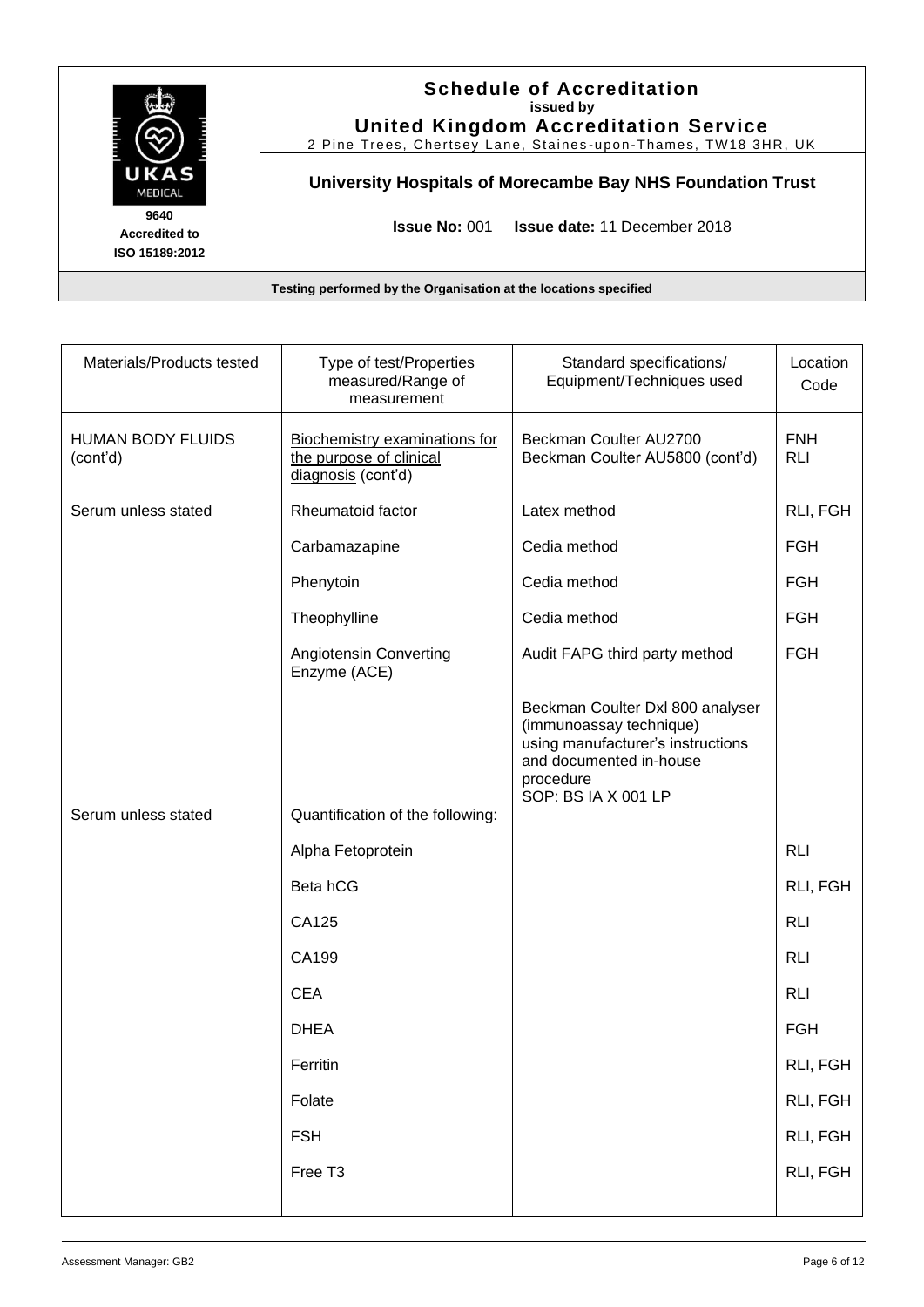|                                                | <b>Schedule of Accreditation</b><br>issued by<br><b>United Kingdom Accreditation Service</b><br>2 Pine Trees, Chertsey Lane, Staines-upon-Thames, TW18 3HR, UK |
|------------------------------------------------|----------------------------------------------------------------------------------------------------------------------------------------------------------------|
| UKAS<br><b>MEDICAL</b>                         | University Hospitals of Morecambe Bay NHS Foundation Trust                                                                                                     |
| 9640<br><b>Accredited to</b><br>ISO 15189:2012 | <b>Issue No: 001</b><br><b>Issue date: 11 December 2018</b>                                                                                                    |

| Materials/Products tested            | Type of test/Properties<br>measured/Range of<br>measurement                           | Standard specifications/<br>Equipment/Techniques used | Location<br>Code |
|--------------------------------------|---------------------------------------------------------------------------------------|-------------------------------------------------------|------------------|
| <b>HUMAN BODY FLUIDS</b><br>(cont'd) | <b>Biochemistry examinations for</b><br>the purpose of clinical<br>diagnosis (cont'd) | Beckman Coulter Dxl 800 (cont'd)                      |                  |
| Serum unless stated                  | Free T4                                                                               |                                                       | RLI, FGH         |
|                                      | Growth Hormone                                                                        |                                                       | RLI, FGH         |
|                                      | IgE                                                                                   |                                                       | <b>FGH</b>       |
|                                      | LH                                                                                    |                                                       | RLI, FGH         |
|                                      | Oestradiol                                                                            |                                                       | <b>RLI</b>       |
|                                      | Progesterone                                                                          |                                                       | RLI, FGH         |
|                                      | Prolactin                                                                             |                                                       | RLI, FGH         |
|                                      | <b>PSA</b>                                                                            |                                                       | RLI, FGH         |
|                                      | <b>PTH</b>                                                                            |                                                       | RLI, FGH         |
|                                      | <b>SHBG</b>                                                                           |                                                       | RLI, FGH         |
|                                      | Testosterone                                                                          |                                                       | RLI, FGH         |
|                                      | TPO ab                                                                                |                                                       | <b>RLI</b>       |
|                                      | Troponin                                                                              |                                                       | RLI, FGH         |
|                                      | <b>TSH</b>                                                                            |                                                       | RLI, FGH         |
|                                      | Vitamin B12                                                                           |                                                       | RLI, FGH         |
|                                      | Vitamin D                                                                             |                                                       | <b>FGH</b>       |
|                                      |                                                                                       |                                                       |                  |
|                                      |                                                                                       |                                                       |                  |
|                                      |                                                                                       |                                                       |                  |
|                                      |                                                                                       |                                                       |                  |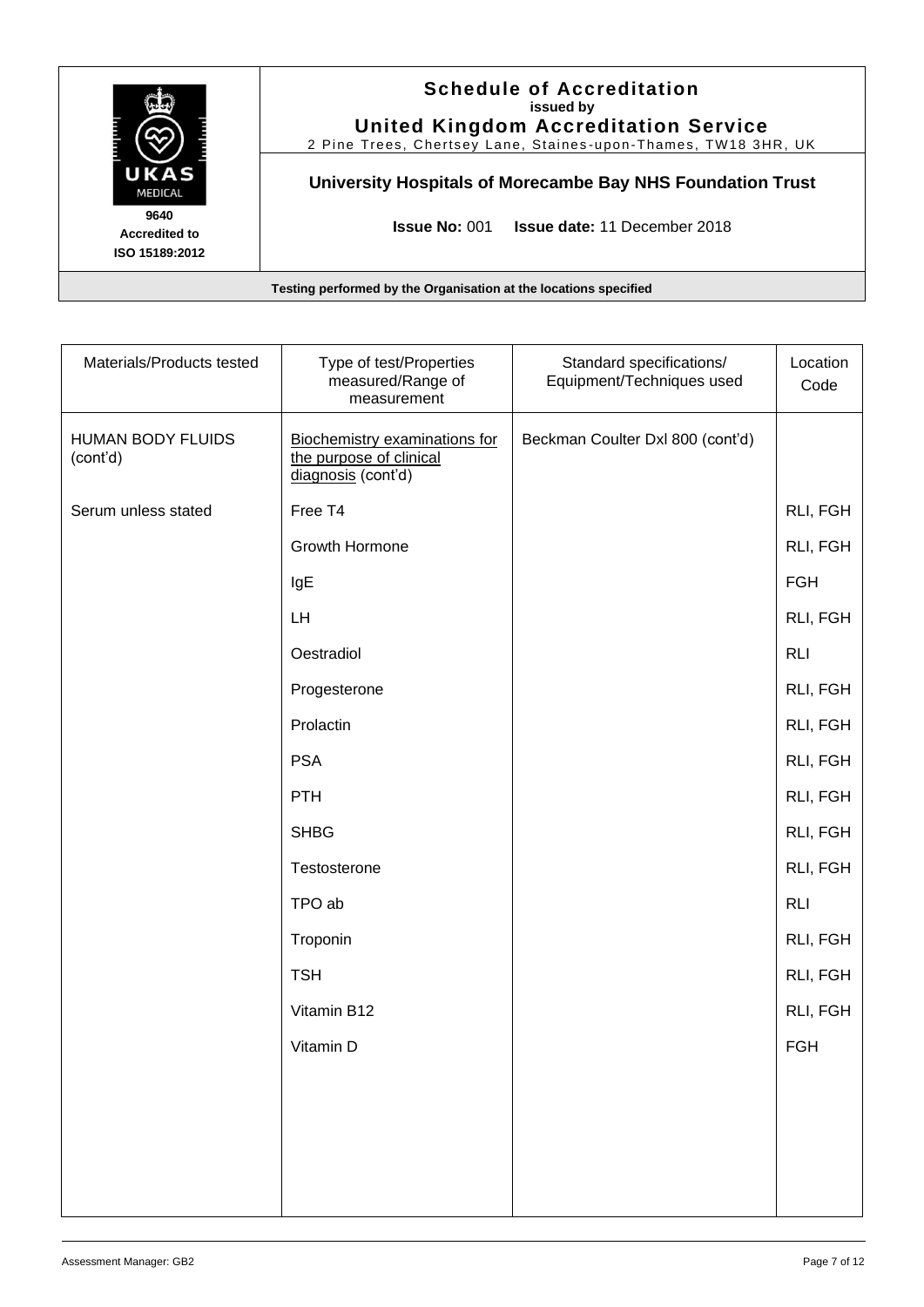|                                                | <b>Schedule of Accreditation</b><br>issued by<br><b>United Kingdom Accreditation Service</b><br>2 Pine Trees, Chertsey Lane, Staines-upon-Thames, TW18 3HR, UK |
|------------------------------------------------|----------------------------------------------------------------------------------------------------------------------------------------------------------------|
| UKAS<br><b>MEDICAL</b>                         | University Hospitals of Morecambe Bay NHS Foundation Trust                                                                                                     |
| 9640<br><b>Accredited to</b><br>ISO 15189:2012 | <b>Issue No: 001</b><br><b>Issue date: 11 December 2018</b>                                                                                                    |
|                                                | Testing performed by the Organisation at the locations specified                                                                                               |

| Materials/Products tested            | Type of test/Properties<br>measured/Range of<br>measurement                                                                                     | Standard specifications/<br>Equipment/Techniques used                                               | Location<br>Code |
|--------------------------------------|-------------------------------------------------------------------------------------------------------------------------------------------------|-----------------------------------------------------------------------------------------------------|------------------|
| <b>HUMAN BODY FLUIDS</b><br>(cont'd) | Biochemistry examinations for<br>the purpose of clinical<br>diagnosis (cont'd)                                                                  | Using manufacturer's instructions<br>and documented in-house<br>procedures                          |                  |
| <b>Whole Blood</b>                   | HbA1c                                                                                                                                           | TOSOH G8 analyser HPLC<br>SOP: BS HPLC X 001 LP                                                     | RLI, FGH         |
| <b>Whole Blood</b>                   | Blood gases including:<br>pH, pCO2, PO2, cHCO2,<br>SO2(c), BE, COHb, MetHb,<br>O2Hb, tHb, ctCO2(B)<br>Na, K, Ca, ctCO2(P), pHt,<br>PCO2, PO2, H | Roche Cobas b221 using<br>Potentiometry,<br>Spectrophomtometyr, Cooximetry<br>SOP: BS POC X 001 LP, | RLI, FGH         |
| Serum                                | IGF1                                                                                                                                            | Diasorin Liaison analyser - Chemi-<br>Luminescent Immunoassy(CLIA)<br>SOP: BS IA F 002 LP           | <b>FGH</b>       |
| Serum                                | <b>NTProBNP</b><br>Procalcitonin                                                                                                                | VIDAS 3 Enzyme-linked<br>fluorescent assay (ELFA)<br>SOP: BS IA F 003 LP                            | <b>FGH</b>       |
|                                      | Osmolality                                                                                                                                      | <b>VITECH Osmometer</b><br>Freezing point depression<br>SOP: BS MAN X 011 LP                        | RLI, FGH         |
| Serum                                | Protein classification including:<br>Albumin<br>Alpha-1<br>Alpha-2<br><b>Beta</b><br>Gamma                                                      | Sebia Capillarys, electrophoresis,<br>SOP: BS ELP R 001 LP                                          | <b>RLI</b>       |
| Urine                                | Monoclonal Immunoprotein<br>(Bence Jones Protein)                                                                                               | Sebia Capillarys, electrophoresis<br>and immune fixation<br>SOP: BS ELP R 001 LP                    | <b>RLI</b>       |
| Sweat                                | Chloride                                                                                                                                        | Chlorocheck 3400<br>SOP BS MAN X 017LP                                                              | <b>RLI</b>       |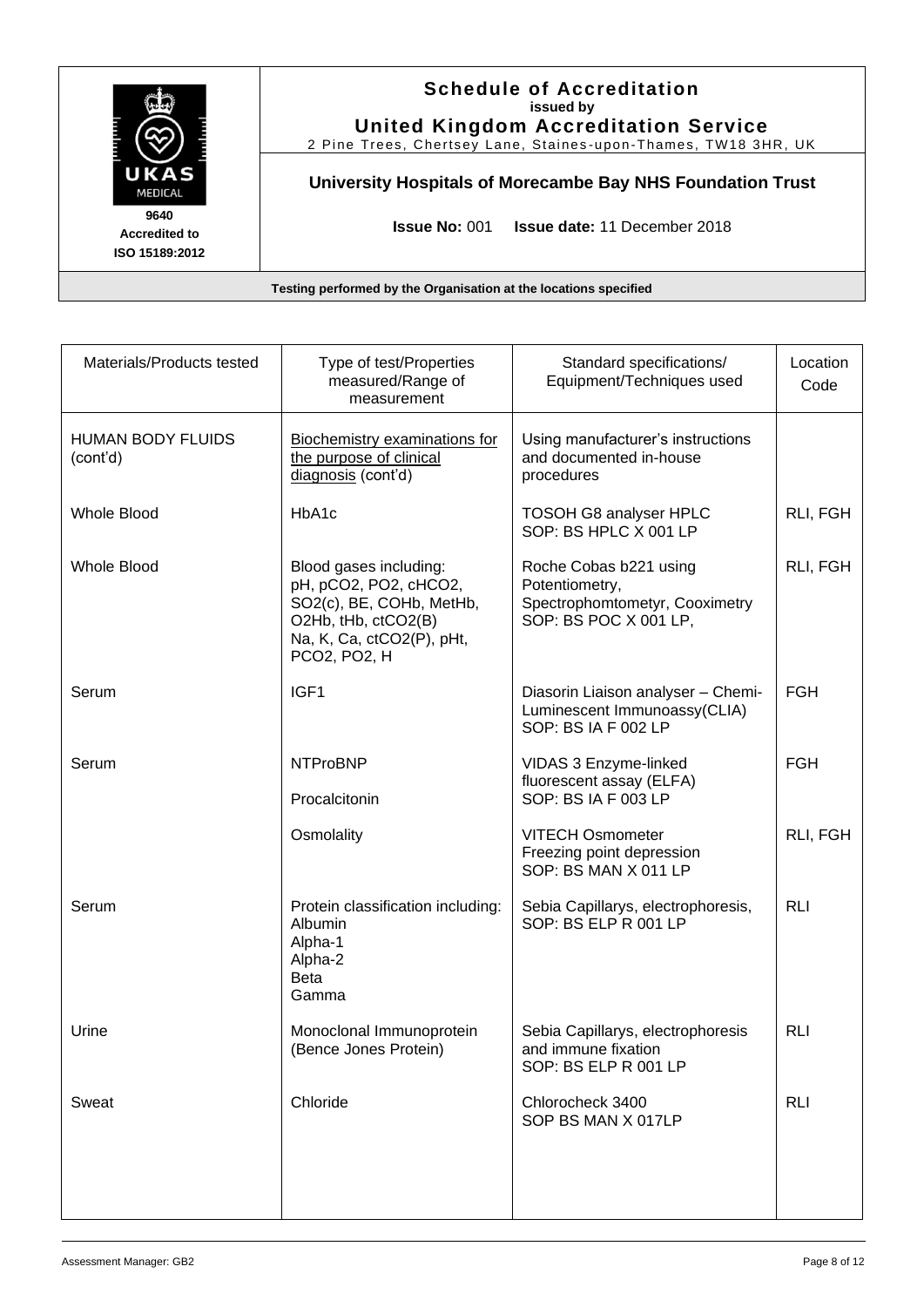|                                                | <b>Schedule of Accreditation</b><br>issued by<br><b>United Kingdom Accreditation Service</b><br>2 Pine Trees, Chertsey Lane, Staines-upon-Thames, TW18 3HR, UK |  |  |
|------------------------------------------------|----------------------------------------------------------------------------------------------------------------------------------------------------------------|--|--|
| UKAS<br><b>MEDICAL</b>                         | University Hospitals of Morecambe Bay NHS Foundation Trust                                                                                                     |  |  |
| 9640<br><b>Accredited to</b><br>ISO 15189:2012 | <b>Issue No: 001</b><br><b>Issue date: 11 December 2018</b>                                                                                                    |  |  |
|                                                | Testing performed by the Organisation at the locations specified                                                                                               |  |  |

| Materials/Products tested            | Type of test/Properties<br>measured/Range of<br>measurement                                                                                                                                                                                      | Standard specifications/<br>Equipment/Techniques used                                                                           | Location<br>Code           |
|--------------------------------------|--------------------------------------------------------------------------------------------------------------------------------------------------------------------------------------------------------------------------------------------------|---------------------------------------------------------------------------------------------------------------------------------|----------------------------|
| <b>HUMAN BODY FLUIDS</b><br>(cont'd) | Haematological examinations<br>for the purpose of clinical<br>diagnosis                                                                                                                                                                          | Using manufacturer's instructions<br>and documented in-house<br>procedures                                                      |                            |
| EDTA whole blood                     | FBC including the following<br>parameters:<br><b>WBC</b><br><b>RBC</b><br><b>HGB</b><br><b>HCT</b><br><b>MCV</b><br><b>MCH</b><br><b>MCHC</b><br>RDW-CV<br><b>PLT</b><br><b>NEUT</b><br><b>LYMPH</b><br><b>MONO</b><br><b>EOS</b><br><b>BASO</b> | Beckman Coulter Unicell DxH800<br>analyser - Coulter principle,<br>photometric and by calculation<br>SOP: BS FBC X 001 LP       | RLI,<br>FGH,<br><b>WGH</b> |
| EDTA whole blood                     | Reticulocyte count                                                                                                                                                                                                                               | Beckman Coulter Unicell DxH800                                                                                                  | RLI, FGH                   |
| EDTA whole blood                     | FBC including the following<br>parameters:<br><b>WBC</b><br><b>RBC</b><br><b>HGB</b><br><b>HCT</b><br><b>MCV</b><br><b>MCH</b><br><b>MCHC</b><br>RDW-CV<br><b>PLT</b><br><b>NEUT</b><br><b>LYMPH</b><br><b>MONO</b><br><b>EOS</b><br><b>BASO</b> | Beckman Coulter LH500<br>haematology analyser - Coulter<br>principle, photometric and by<br>calculation<br>SOP: BS FBC W 001 LP | <b>WGH</b>                 |
| <b>EDTA</b> whole blood              | Erythrocyte Sedimentation<br>Rate (ESR)                                                                                                                                                                                                          | Alifax TEST 1 ESR Analyser<br>Modified Westergren method<br>based on red cell kinetics<br>SOP: BS HR X 060 LP                   | RLI, FGH                   |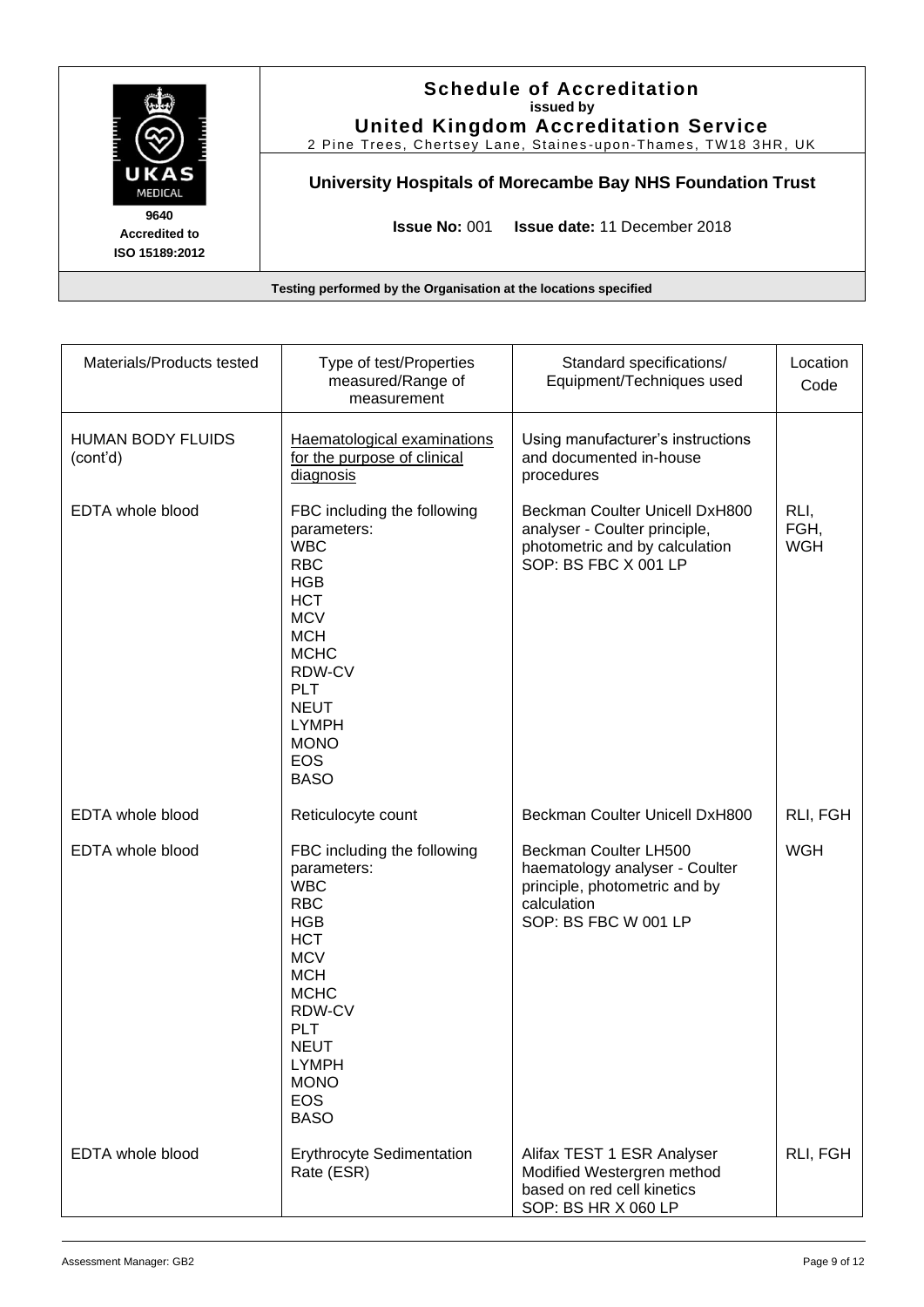|                                                | <b>Schedule of Accreditation</b><br>issued by<br><b>United Kingdom Accreditation Service</b><br>2 Pine Trees, Chertsey Lane, Staines-upon-Thames, TW18 3HR, UK |
|------------------------------------------------|----------------------------------------------------------------------------------------------------------------------------------------------------------------|
| UKAS<br>MEDICAL                                | University Hospitals of Morecambe Bay NHS Foundation Trust                                                                                                     |
| 9640<br><b>Accredited to</b><br>ISO 15189:2012 | <b>Issue No: 001 Issue date: 11 December 2018</b>                                                                                                              |

| Materials/Products tested            | Type of test/Properties<br>measured/Range of<br>measurement          | Standard specifications/<br>Equipment/Techniques used                                                                       | Location<br>Code   |
|--------------------------------------|----------------------------------------------------------------------|-----------------------------------------------------------------------------------------------------------------------------|--------------------|
| <b>HUMAN BODY FLUIDS</b><br>(cont'd) | Coagulation examinations for<br>the purpose of clinical<br>diagnosis | Using manufacturer's instructions<br>and documented in-house<br>procedures                                                  |                    |
|                                      |                                                                      | ACL TOP 300 and 500<br>analyser<br>Clotting, Chromogenic and<br>Immunological assays                                        | RLI, FGH           |
|                                      |                                                                      | SOP: BS COAG X 002 LP<br>ACL TOP 300 analyser<br>Clotting, Chromogenic and<br>Immunological assays<br>SOP: BS COAG X 002 LP | <b>WGH</b>         |
| Citrated plasma                      | <b>INR</b>                                                           |                                                                                                                             | RLI,               |
|                                      | <b>APTT</b>                                                          |                                                                                                                             | FGH,<br><b>WGH</b> |
| Citrated plasma                      | Fibrinogen                                                           |                                                                                                                             | RLI,<br>FGH,       |
|                                      | D-dimer                                                              |                                                                                                                             | <b>WGH</b>         |
| Citrated plasma                      | Xa                                                                   |                                                                                                                             | RLI, FGH           |
| Citrated plasma                      | Lupus screen (APTT with<br>RVV)                                      |                                                                                                                             | RLI, FGH           |
| Citrated plasma                      | Protein C                                                            |                                                                                                                             | RLI, FGH           |
| Citrated plasma                      | Protein S                                                            |                                                                                                                             | RLI, FGH           |
| Citrated plasma                      | Antithrombin                                                         |                                                                                                                             | RLI, FGH           |
| EDTA whole blood                     | G6PD screen                                                          | <b>Trinity Biotech, fluorescence</b><br>chromatography<br>SOP: BS HR X 047 LP                                               | <b>RLI</b>         |
| <b>EDTA</b> whole blood              | Hb variants                                                          | TOSOH G8 HPLC analyser,<br>fractionation<br>SOP: BS HR X 009 LP                                                             | <b>RLI</b>         |
| <b>EDTA</b> whole blood              | <b>HbS</b>                                                           | Clintech Sickle test kit<br>SOP: BS HR X 065 LP                                                                             | <b>RLI</b>         |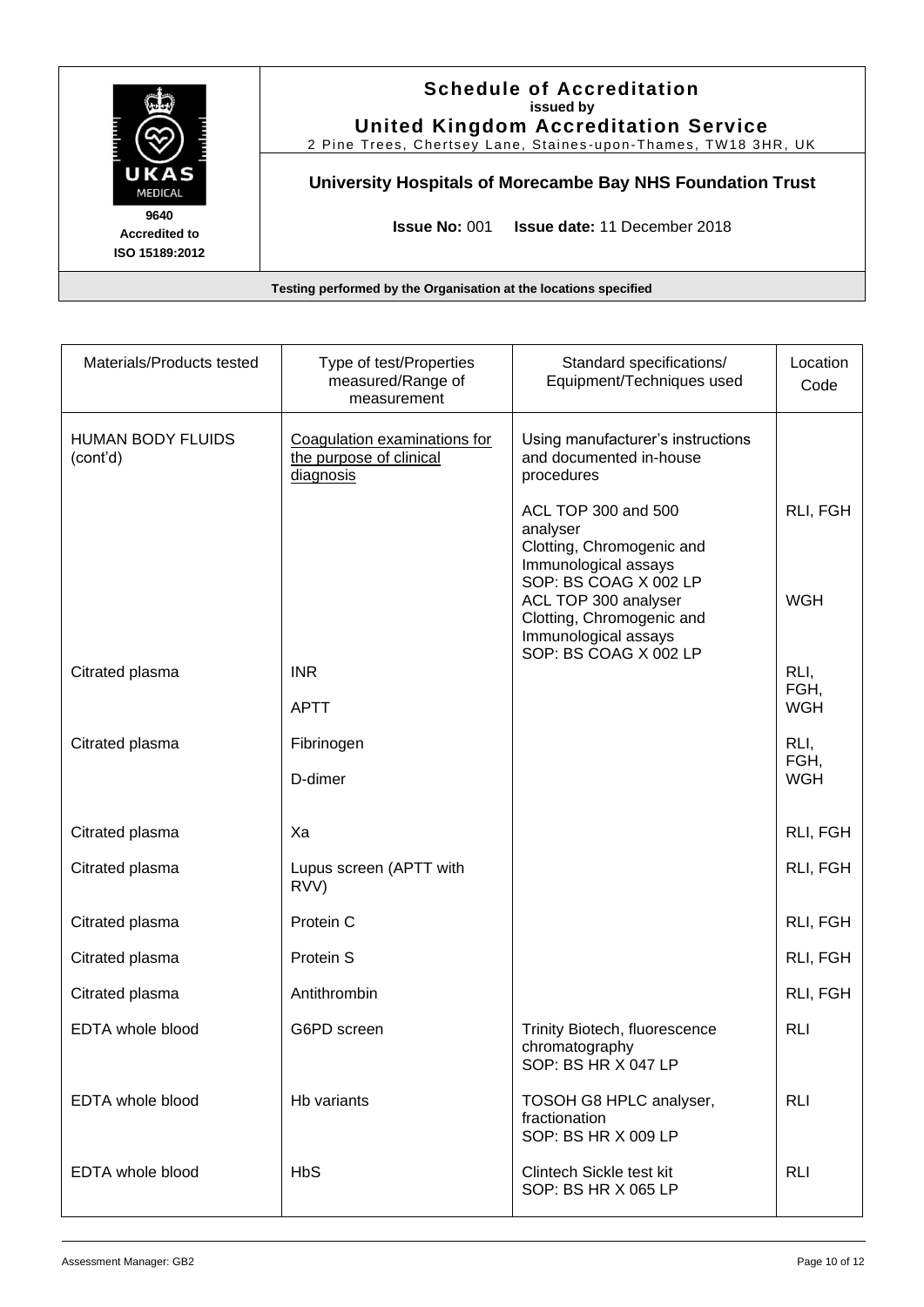|                                                                  | <b>Schedule of Accreditation</b><br>issued by<br><b>United Kingdom Accreditation Service</b><br>2 Pine Trees, Chertsey Lane, Staines-upon-Thames, TW18 3HR, UK |  |
|------------------------------------------------------------------|----------------------------------------------------------------------------------------------------------------------------------------------------------------|--|
| UKAS<br><b>MEDICAL</b>                                           | University Hospitals of Morecambe Bay NHS Foundation Trust                                                                                                     |  |
| 9640<br><b>Accredited to</b><br>ISO 15189:2012                   | <b>Issue No: 001</b><br><b>Issue date: 11 December 2018</b>                                                                                                    |  |
| Testing performed by the Organisation at the locations specified |                                                                                                                                                                |  |

| Materials/Products tested            | Type of test/Properties<br>measured/Range of<br>measurement                                                                                           | Standard specifications/<br>Equipment/Techniques used                                                                                        | Location<br>Code           |
|--------------------------------------|-------------------------------------------------------------------------------------------------------------------------------------------------------|----------------------------------------------------------------------------------------------------------------------------------------------|----------------------------|
| <b>HUMAN BODY FLUIDS</b><br>(cont'd) | Haematological examinations<br>for the purpose of clinical<br>diagnosis (cont'd)                                                                      | Using manufacturer's instructions<br>and documented in-house<br>procedures                                                                   |                            |
| <b>EDTA Whole Blood</b>              | Blood film assessment<br>including manual white blood<br>cell differential count                                                                      | Manual technique Modified Wrights<br>stain and microscopy<br>SOP: BS HR X 059 LP                                                             | RLI,<br>FGH,<br><b>WGH</b> |
| EDTA blood/plasma                    | <b>Infectious Mononucleosis</b><br>heterophile IgM antibodies                                                                                         | Alere Clearview Innovacon -<br>diagnostic test strip rapid lateral<br>flow chromatographic qualitative<br>immunoassay<br>SOP: BS HR x 061 LP | RLI, FGH                   |
| EDTA blood/plasma                    | Malarial parasites screen for<br>detection of the following:<br>Plasmodium falciparum<br>Plasmodium malariae,<br>Plasmodium ovale<br>Plasmodium vivax | <b>Binax NOW</b><br>immunochromatographic assay -<br>lateral flow<br>SOP: BS HR X 063 LP                                                     | RLI, FGH                   |
| <b>EDTA</b> blood                    | Malaria Blood film for<br>detection of the following:                                                                                                 | Wright's stained blood film<br>Thick and Thin Films spread<br>manually                                                                       | RLI, FGH                   |
|                                      | Plasmodium falciparum<br>Plasmodium malariae,<br>Plasmodium ovale<br>Plasmodium vivax<br>Plasmodium knowlesi                                          | Thin films - Giemsa stain.<br>Thick films - Field's Stain<br>SOP: BS HR X 062 LP                                                             |                            |
|                                      |                                                                                                                                                       |                                                                                                                                              |                            |